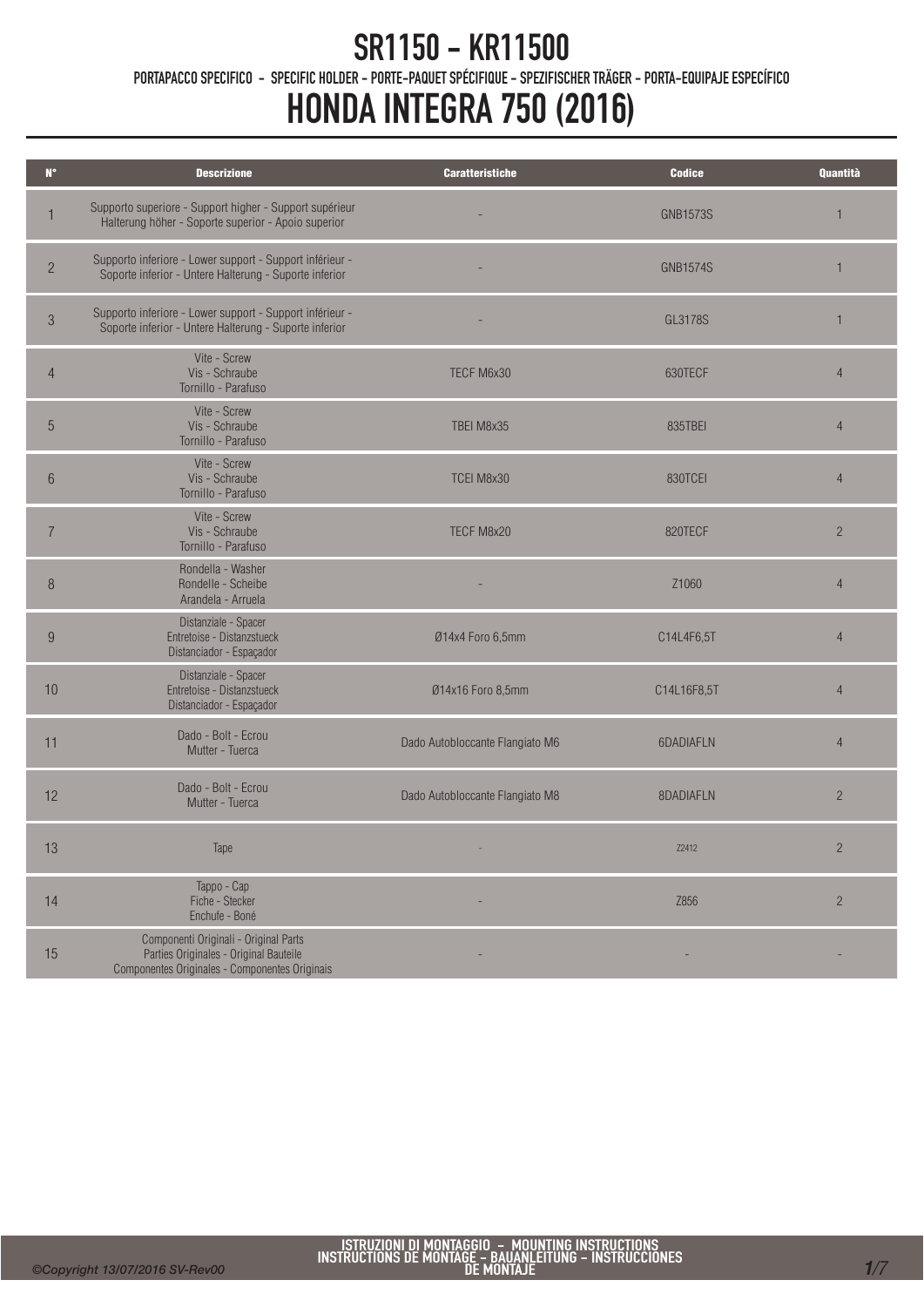### SR1150 - KR11500 PORTAPACCO SPECIFICO - SPECIFIC HOLDER - PORTE-PAQUET SPÉCIFIQUE - SPEZIFISCHER TRÄGER - PORTA-EQUIPAJE ESPECÍFICO

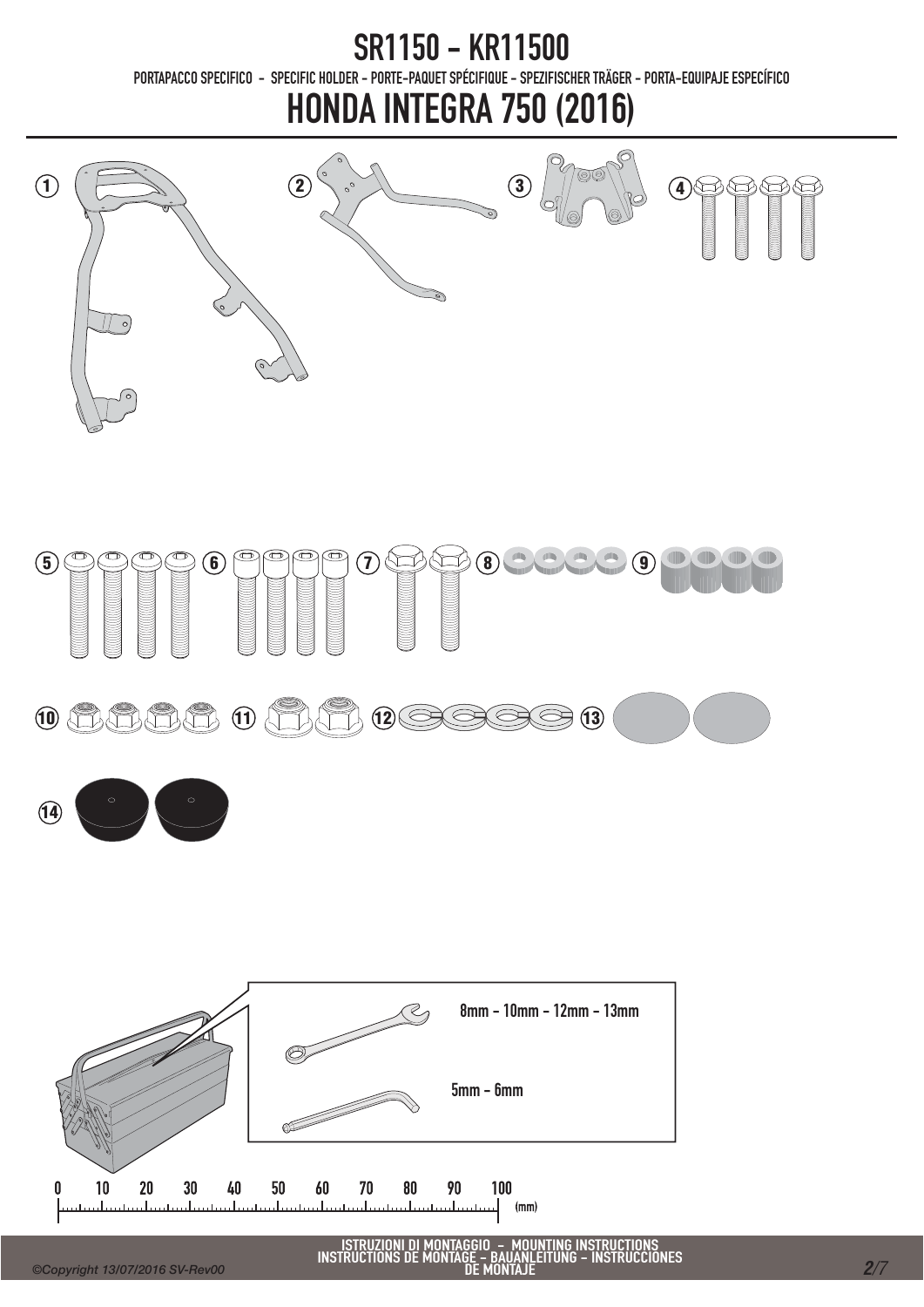PORTAPACCO SPECIFICO - SPECIFIC HOLDER - PORTE-PAQUET SPÉCIFIQUE - SPEZIFISCHER TRÄGER - PORTA-EQUIPAJE ESPECÍFICO



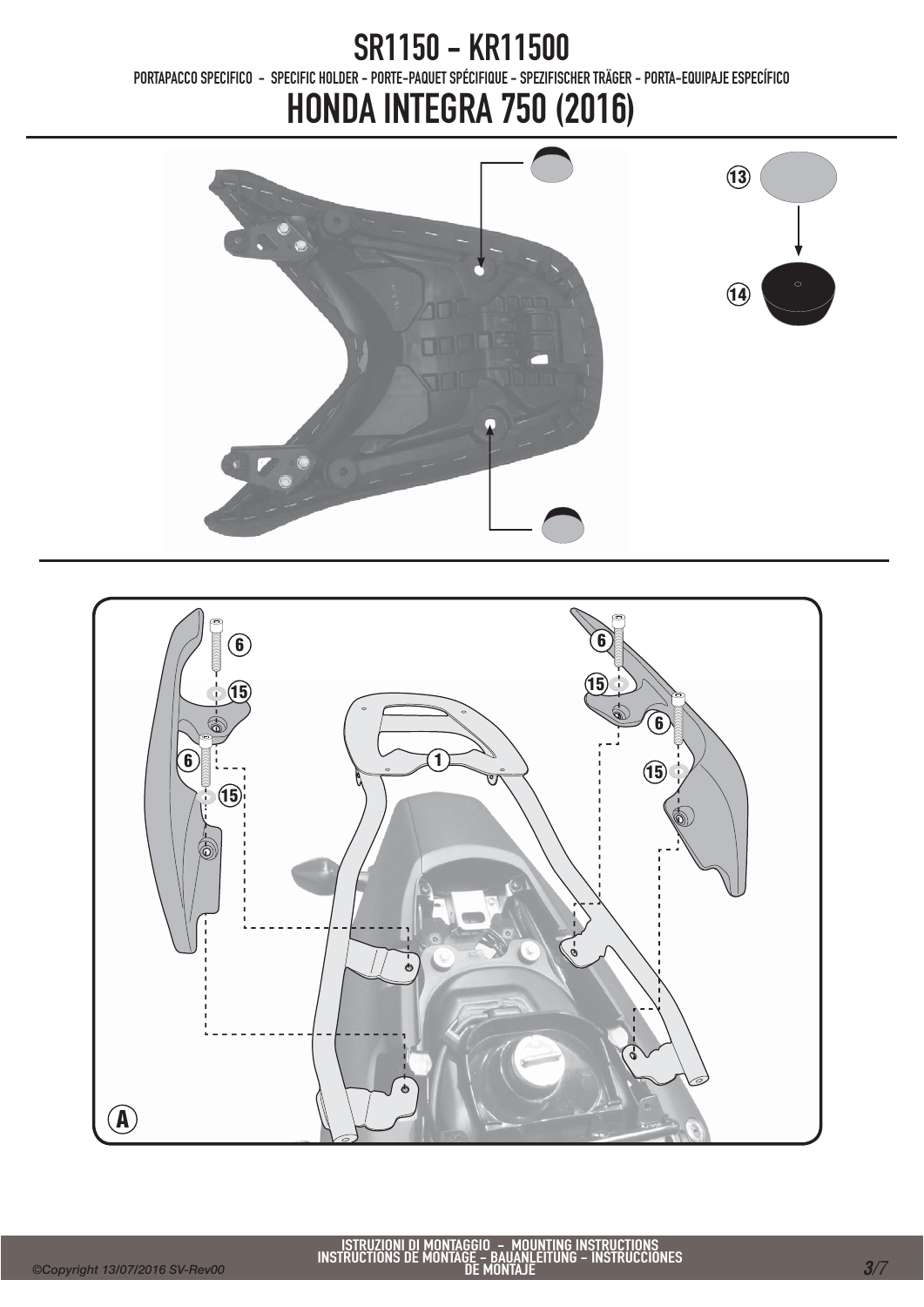PORTAPACCO SPECIFICO - SPECIFIC HOLDER - PORTE-PAQUET SPÉCIFIQUE - SPEZIFISCHER TRÄGER - PORTA-EQUIPAJE ESPECÍFICO



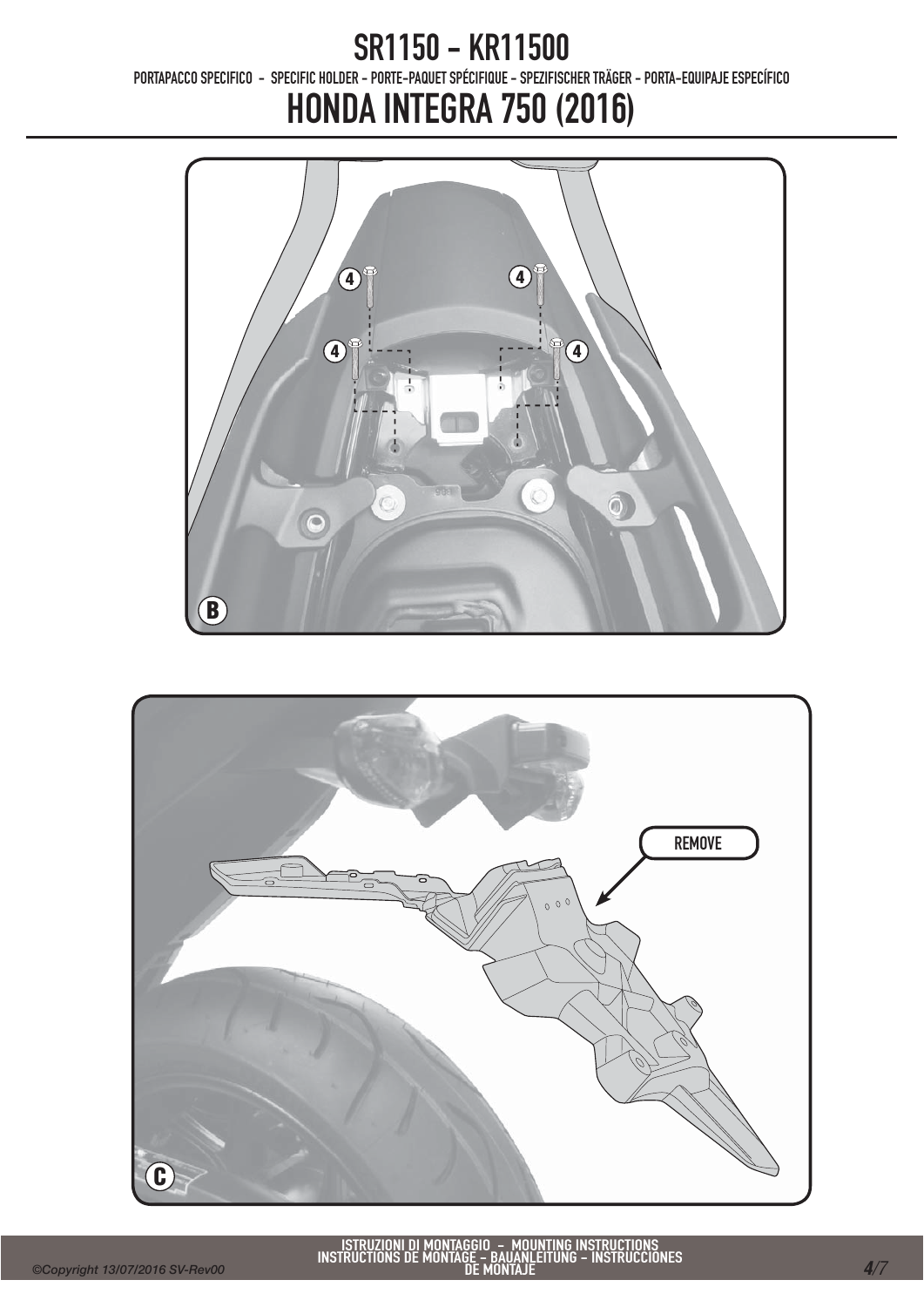PORTAPACCO SPECIFICO - SPECIFIC HOLDER - PORTE-PAQUET SPÉCIFIQUE - SPEZIFISCHER TRÄGER - PORTA-EQUIPAJE ESPECÍFICO



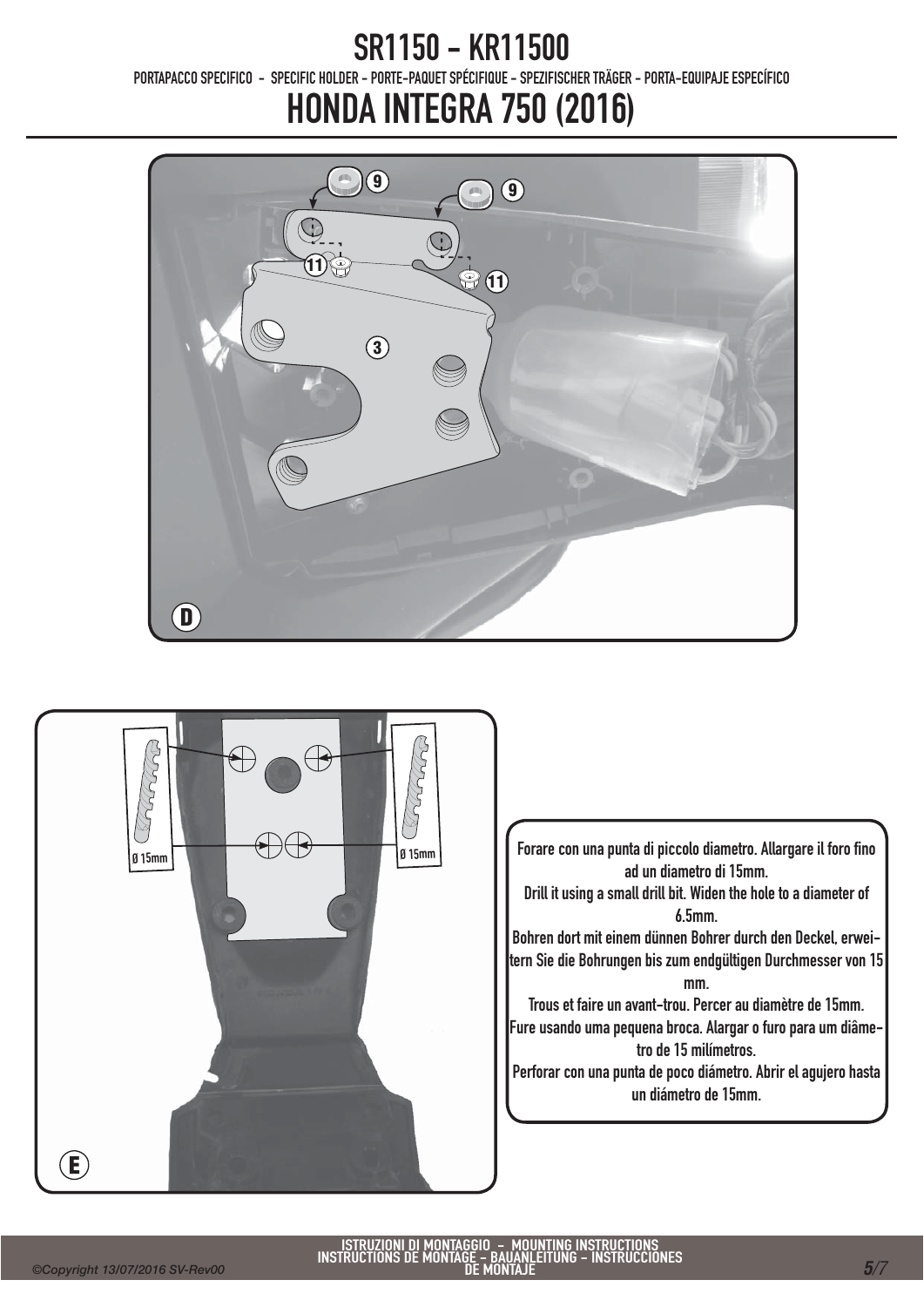### SR1150 - KR11500 PORTAPACCO SPECIFICO - SPECIFIC HOLDER - PORTE-PAQUET SPÉCIFIQUE - SPEZIFISCHER TRÄGER - PORTA-EQUIPAJE ESPECÍFICO